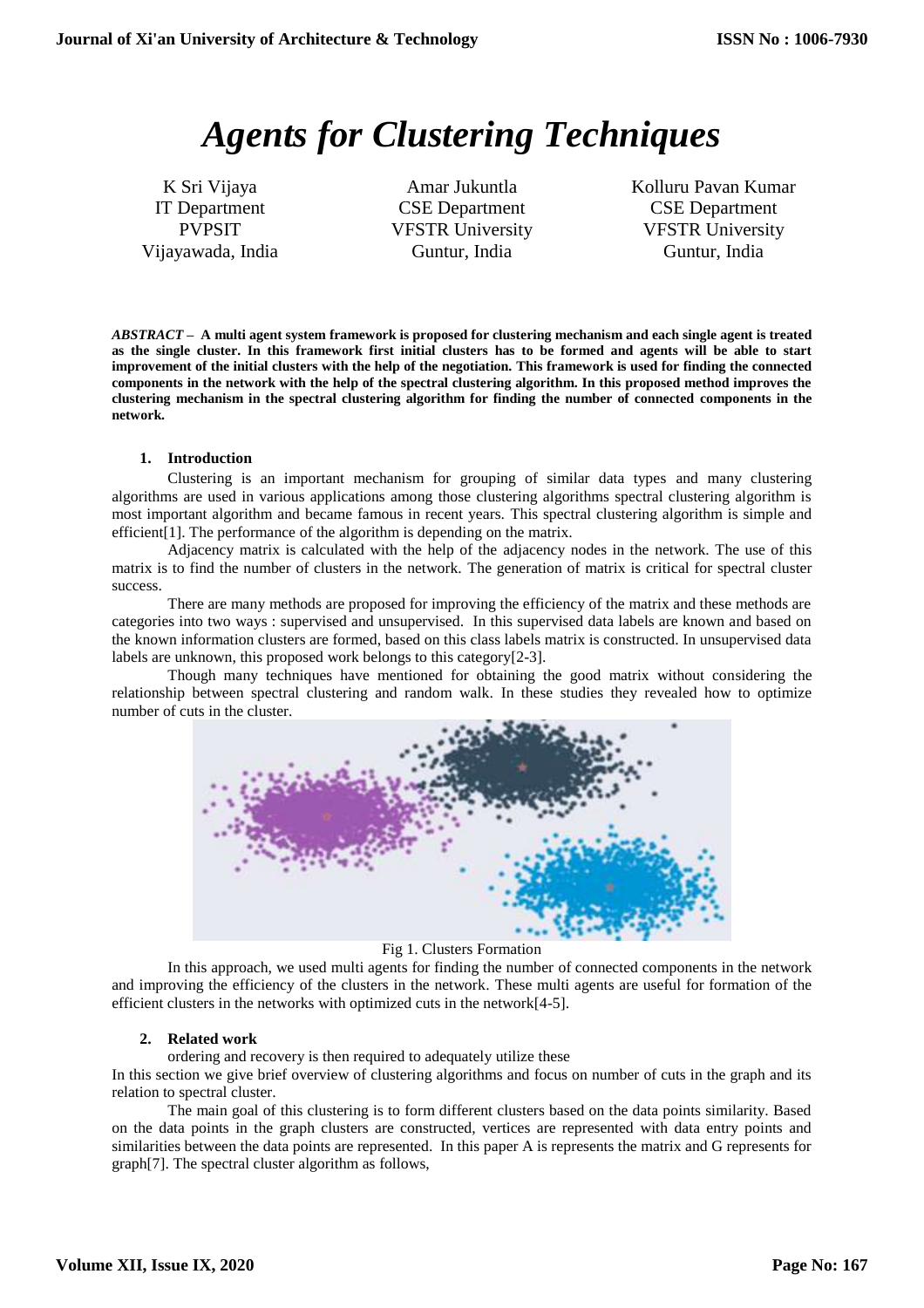

#### **Algorithm 1**

Input: A set of data points, Set={s1 ,s2 ,s3……. Sn}, n=number of data point entries; Output: Clusters

- Step1: Compute similarity of the data points entry in matrix A.
- Step 2: Compute Laplacian Matrix L= D-A
- Step 3: Compute the first eigenvectors of Laplacian Matrix
- Step 4: Compute the Eigenvalues of the matrix
- Step 5: Form a cluster using k-means
- Step 6: Clusters are formed using adjacency matrix.



Fig 4. Spectral Cluster formation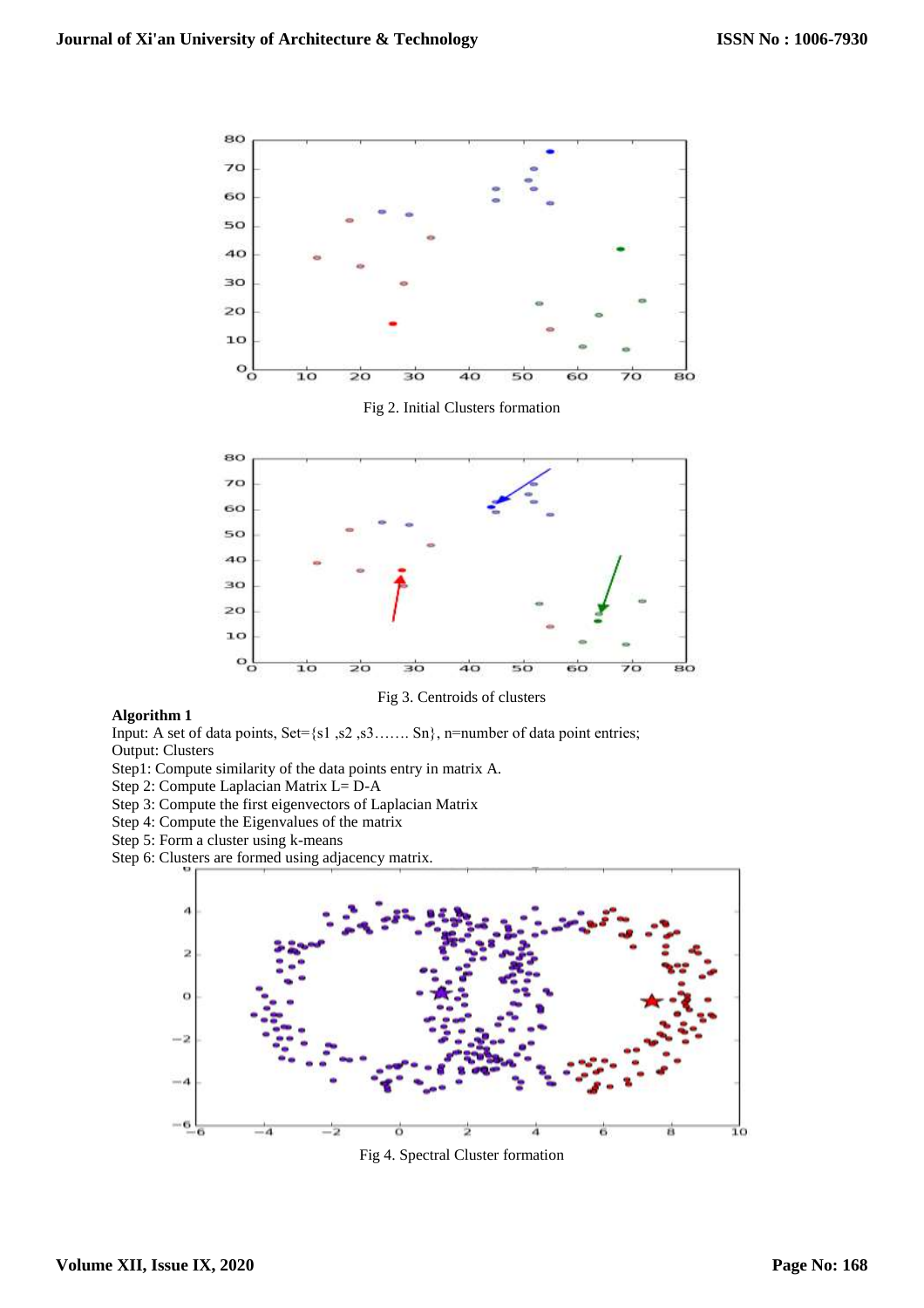Number of cuts will be identified, after formation of clusters. For formation of clusters k-means algorithm is used in the spectral cluster. Based on the number of clusters agents are identified. In initial stage of cluster formation agent will be generated and start communicating with other clusters based on the number of cut in the cluster[6,9]. These cuts will help for finding the number of connected components in the network. Agent communication and agent formation in the clusters will be discussed in the next section.

#### **3. Proposed Framework**

Proposed framework is presented in the following flowchart. In this, first traditional spectral clustering algorithm is used for formation of the clusters and agents are used for finding the connected components in the network through agent communication.



Fig 5. Proposed framework

After formation of initial clusters Agents are generated and start communicating with other agents which are present in the another cluster. These agents will communicate with connected components in the network. These cuts will helpful for finding the communication between the agents. Once communication is established between the clusters. Agents will start communicating and searches for connected components in the network. These will take care of the remaining cluster formation with other agents communications.

#### **Algorithm 2**

Step1: Compute similarity of the data points entry in matrix A.

Step 2: Compute Laplacian Matrix L= D-A

Step 3: Compute the first eigenvectors of Laplacian Matrix

Step 4: Compute the Eigenvalues of the matrix

Step 5: After computation of eigen values and eigen vectors, cuts in the network are identified.

Step 6: After identification of cuts in the network generate agents in the clusters.

Step 7: After agents identification is done, agents will start communicating with other agents which are present in the another group.

Step 8: Agents will start communicating with other

Form a cluster using k-means

Step 9: Once communication is done agents will start identification of connected components in the network.

Step 10: Stop the procedure if agents identified same set of connected components or else repeat the procedure.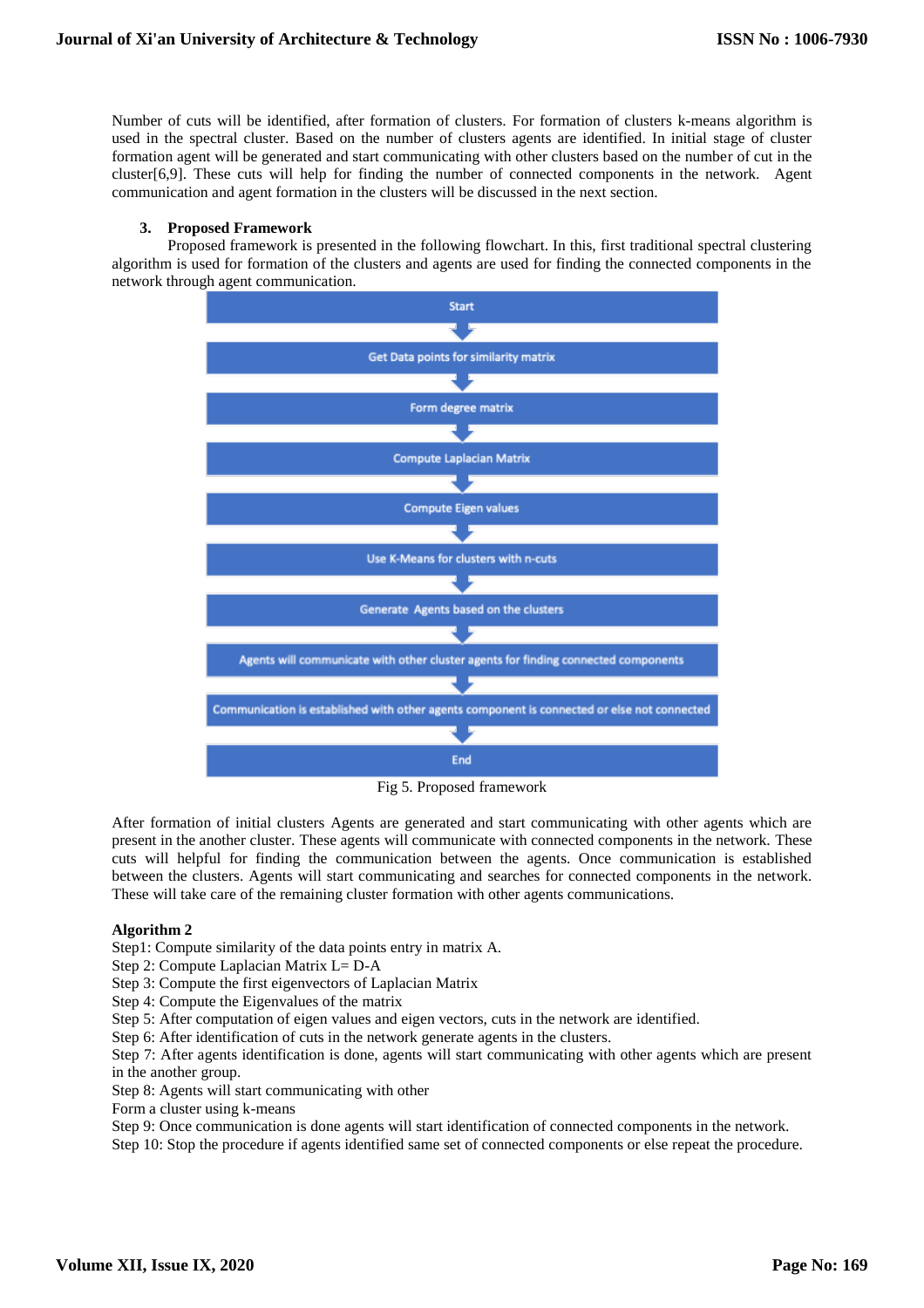

Fig 6. Clusters Formation without connected components



Fig 7. Clusters Formation with connected components

Spectral Clustering algorithm uses graph with weights to divide the network into clusters based on the sizes. Where G is an undirected with vertex set V={v1,...,vn} and edge at E={(vi,vj):vi,vj∈ V}. For each vi we define the degree of vi $\in$  V as

Distance Di= $\sum_{j=1}^{n}$  wij; Where wij is weight of the vertices. Computation of Laplacian matrix L= D-W ;

Cut between clusters= $\sum_{i=C_1,j=C_2}$  Wij



 $0 \t 0 \t 0.7 \t 0.8 \t 0$ 

 $\lfloor 0 \rfloor$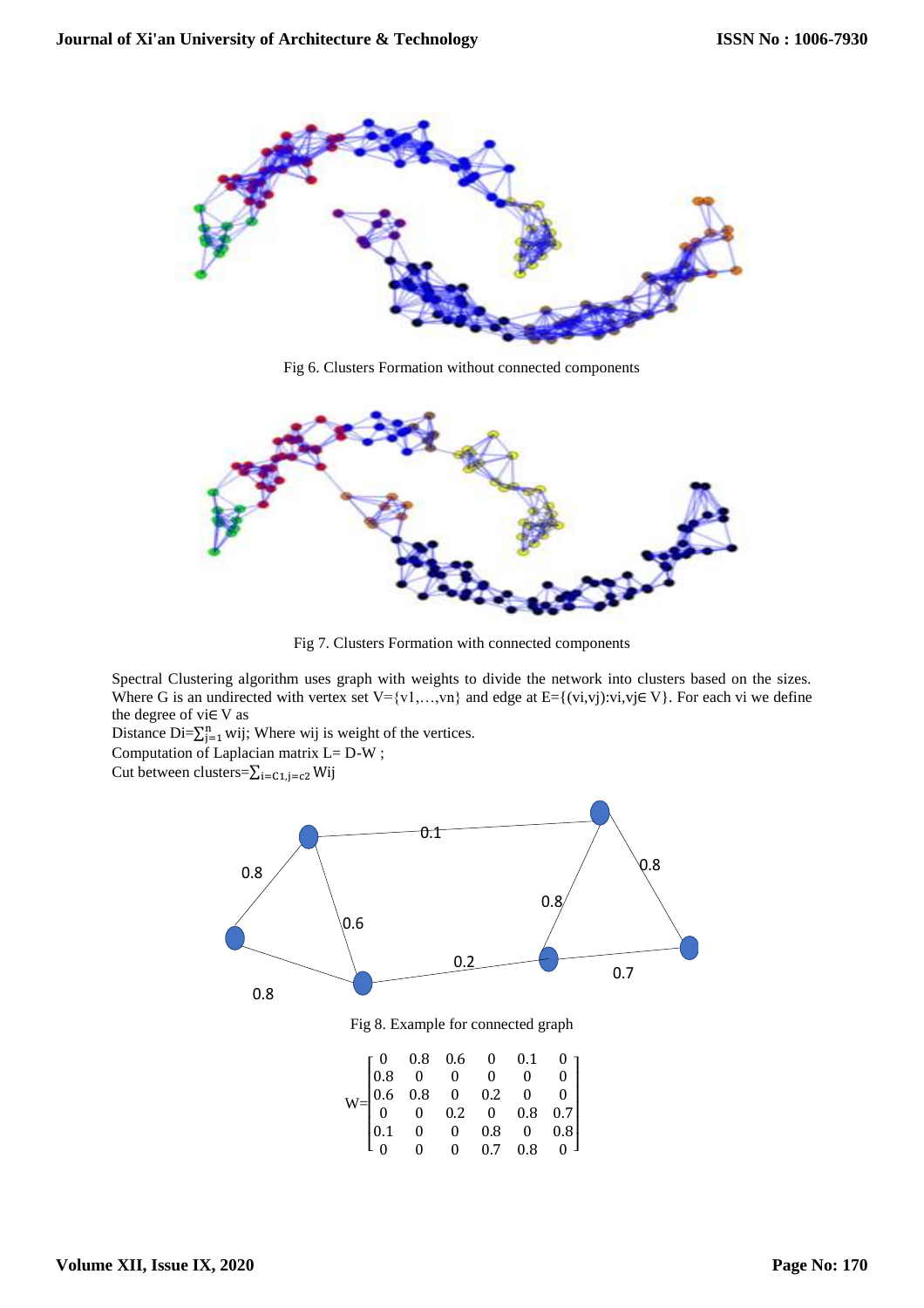

Fig 11. Clusters with n number of clusters